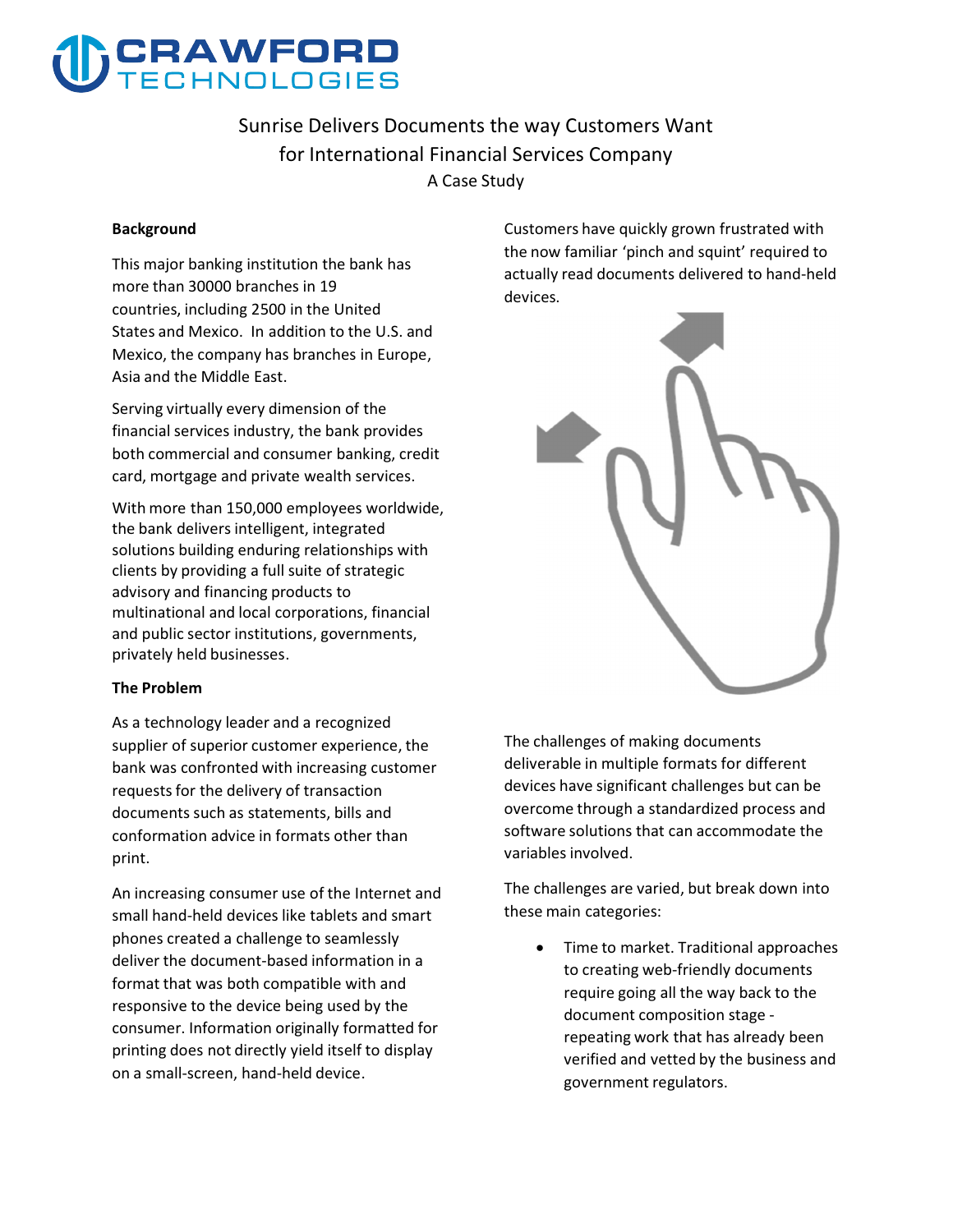# CRAWFORD<br>FECHNOLOGIES

- **Wide variability of document types and complexity. The sheer volume and complexity precludes a one-size-fits all solution to usability on small devices.**
- **Decentralized content authorship, lack of consistent approaches to design**
- **PPI considerations if using outside assistance**
- **Historical document files stored in document repositories are not formatted in responsive formats but a responsive format is desired.**
- **The format of historical documents stored in document repositories may have changed over time, requiring different fonts, forms and layouts based on when the document was originally produced.**



#### **The Challenge**

- **Time to market and elimination of delays**
- o **The bank did not want to delay. Due to the above-mentioned customer demand for hand-held device displays, they needed to deploy a system for delivery of properly formatted personal/transactional content ondemand**
- **•** Complexity
	- o **The bank has grown through acquisition and has many systems**

**and departments that generate content that needs to be sensitive to the method of retrieval and display demanded by customers. Any document delivery solution implemented would need to be flexible enough to account for this variety and variability** 

- $\overline{\phantom{a}}$  **Broad spectrum of content.**
	- o **Most of the volume is generated by a variety of systems, applications and programs and related documents are stored in several content systems**

**Any solution would need to be able to accommodate all of these requirements, consolidate the resulting remedy from a single source so that risk could be managed, timelines collapsed so that resolving customer demand issues could be accomplished in the shortest possible time.** 

#### **The Solution**

**The bank decided to use a phased approach in implementing document format transformation for delivery of responsive document files to hand-held devices. This decision considered the templating process required to transform both new and existing document files from the current standardized output into the appropriate delivery format as well as automatically accommodating for the font and form differences inherent in multiple versions of the same document over time.** 

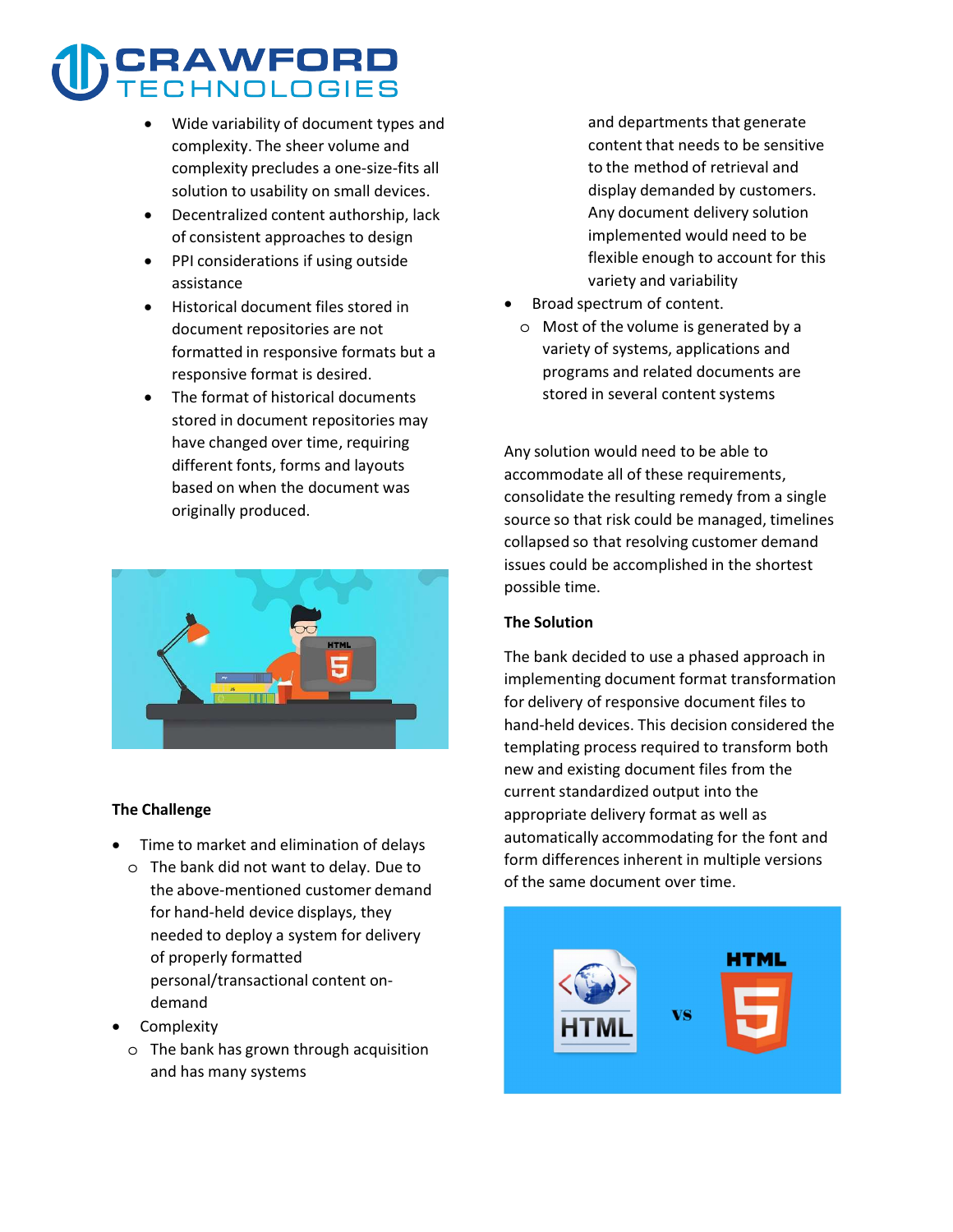# CRAWFORD **JOL OGIES**

**The bank's decision was to take advantage of CrawfordTech's comprehensive software and service offerings to accept documents originally designed for print and transform them into a mobile-friendly format – responsive HTML5 as well as a software middleware solution to provide the flexibility and performance necessary to respond to t the customer's request in real-time with the properly formatted document .** 

**Phase 1 - HTML5 Template Designer**

- $\overline{a}$  The bank implemented PRO Designer to deliver a highly flexible and intuitive way to design new transformation configurations or to update the configuration of existing applications without programming and IT involvement allowing bank personnel most familiar with the document to provide the design. Templates created in Designer can be used to produce multiple output formats including responsive HTML5.
- Once the transformation template is created – the conversion process is completely automatic without any manual intervention required.

**The Designer provides a visual interface to configure document re-engineering and format conversions. It delivers a significant productivity lift through the use of modern GUI interfaces and pixel level document fidelity, with industryleading execution speed and advanced navigation functions. It automatically converts all print resources and rendering commands to Designer screen displays including fonts, forms, logos, images and colors** 

**Once the HTML5 transformation template is created – the process is completely automatically without any manual intervention required.** 

### **Phase 2 - Deployment**

**To facilitate dynamic processing, the bank deployed CrawfordTech's SunRise solution as the middleware, integration layer that handles the connection between the Bank's document repositories and the document transformation engines.** 

**Ultimately, the overall process provides for dynamic conversion of each requested statement, invoice, bill and other transaction documents in less than a second.** 



**When a user requests a statement or bill, a service request is made to CrawfordTech's SunRise component that dynamically calls the appropriate transform and transformation template to either responsive HTML5 for small device display or PDF for PC display, and the document is handed back to the requesting service and ultimately the end user at the portal.**